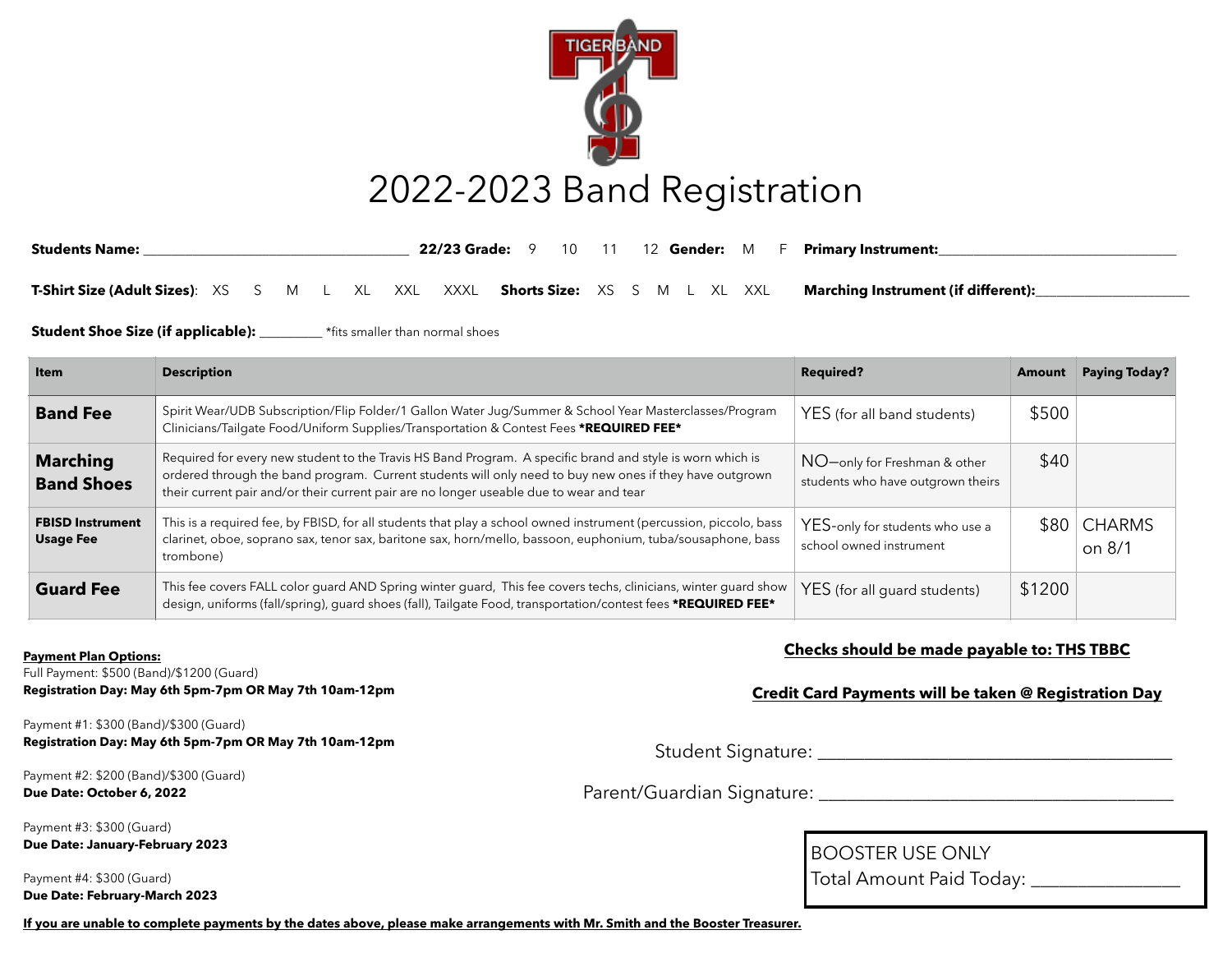

# **Volunteer Information**

| <b>Volunteer Names:</b> | Volunteer Email Addresses: | Volunteer Cell Phone #'s: |
|-------------------------|----------------------------|---------------------------|
|                         |                            |                           |
|                         |                            |                           |

#### Student Name: \_

Volunteers are a vital part of the Travis High School Tiger Band. Without them, our children would not be able to participate in football games, contests, or band socials. The following are some of the opportunities we have available for volunteers. Please indicate which ones interest you and we ask that **all parents/guardians sign up for at least 2 volunteer duties.** Reminder that by signing up to volunteer does not mean you will be "in charge" of the volunteer duties but will be part of the committee for these duties.

| Interested? | <b>Volunteer Opportunity</b>                                                                                                         | <b>Description of Duties</b>                                                                                                                                                                                                                         |
|-------------|--------------------------------------------------------------------------------------------------------------------------------------|------------------------------------------------------------------------------------------------------------------------------------------------------------------------------------------------------------------------------------------------------|
|             | Chaperone                                                                                                                            | You will accompany the students<br>to football games, contests, and<br>any additional functions where<br>transportation is needed. Duties<br>include: riding the bus, taking<br>attendance, escorting/monitoring<br>students to/from restrooms, etc. |
|             | <b>Tailgate</b>                                                                                                                      | You will assist with feeding the<br>students prior to games and<br>contests. Duties include: set up,<br>check-in, serving, clean up, etc.                                                                                                            |
|             | <b>Roadie</b>                                                                                                                        | You will assist in loading and<br>unloading the trailer with<br>instruments. Duties include: load/<br>unload instrument carts,<br>percussion equipment, sound<br>equipment, props, etc.                                                              |
|             | <b>Uniforms</b>                                                                                                                      | You will assist in fitting students<br>for uniforms and that they fit<br>throughout the marching season.<br>This also includes being available<br>on performance dates to assist<br>with last minute emergencies.                                    |
|             | Fundraising (FanPledge, Car Washes, Poinsettia Sales, Spring Plant Gift<br>Cards, Egg Your Yard, Spring Concert Silent Auction etc.) | You will assist with coordination of<br>different fundraising events<br>throughout the school year.                                                                                                                                                  |
|             | <b>Spring Banquet</b>                                                                                                                | You will assist with our end of year<br>Spring Banquet. Duties include:<br>set up/clean up, securing a venue,<br>check-in, etc.                                                                                                                      |
|             | I can help anywhere!                                                                                                                 | I'm available to do anything!                                                                                                                                                                                                                        |

#### **IT TAKES A VILLAGE!**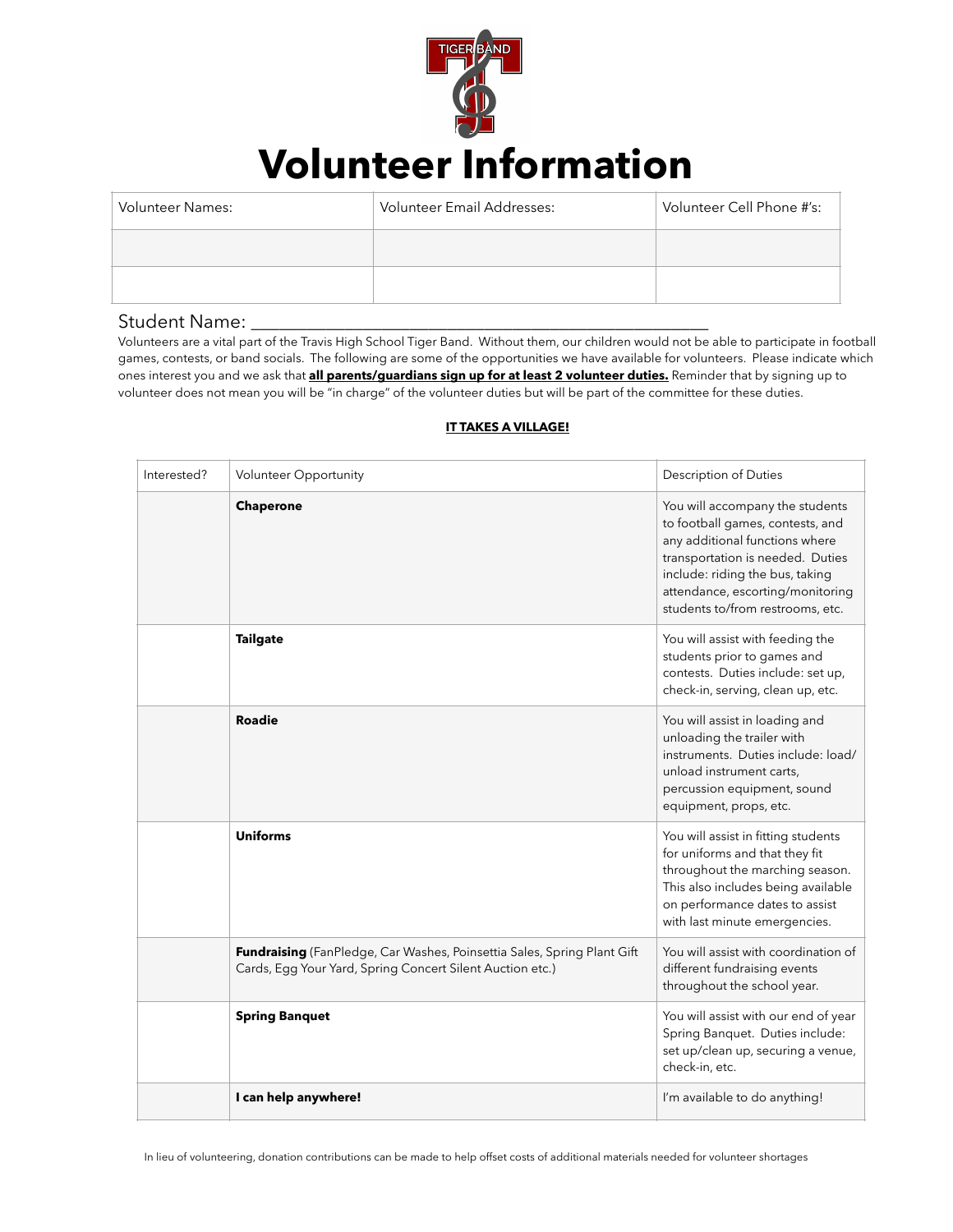

# **Tailgate Meals/Student Medication**

Student Name: \_\_\_\_\_\_\_\_\_\_\_\_\_\_\_\_\_\_\_\_\_\_\_\_\_\_\_\_\_\_\_\_\_\_

## **Tailgate Meals**

The parents who volunteer and coordinate all Tailgate meals and food preparation for our students and staff work tirelessly to make sure that every possible food accommodation that can be made is able to be made. To ensure that your student receives the most accurate meal and to provide us with the most up-to-date information please let us know of any food allergies or other accommodations that we can try to provide to help your student.

#### **\*This will be for ALL Tailgate meals and the student/parent are not allowed to decide which meals they will receive these accommodations for\***

Please identify below if your student needs any of the accommodations regarding Tailgate meals:

| Vegetarian | Known Food Allergies:                                                                                       |
|------------|-------------------------------------------------------------------------------------------------------------|
| No Beef    | Other:                                                                                                      |
| No Chicken |                                                                                                             |
|            | Gluten Free *we will try to make this accommodation if the vendor has options but is not always guaranteed* |

## **Student Medication**

Procedure for Student Medication on Band Trips, Football Games, Contests:

If your child takes medicine on a regular basis, their medicines will be administered by THS Tiger Band Chaperones at their usual times while on out-of-town trips for the 2022-2023 school year.

Please send your child's medication to school in a sealed plastic bag labeled with the student's name and include this signed permission slip. All medications MUST be in the original containers and indicate your child's name. We will have a first aid kit supplied with Advil and Tylenol available for headaches, pain or fever. Please sign the consent form below if you wish this OTC medicine to be available to your child.

| fever, the following items: |              | , consent to my child receiving if necessary for pain or                                       |
|-----------------------------|--------------|------------------------------------------------------------------------------------------------|
| Advil                       | Cough Drops  | <b>Other Medication:</b>                                                                       |
| Tylenol                     | Cough Syrup  | Amount to be given: __________<br>Time(s) to be given: _____________<br>Reason for Medication: |
| Sudafed                     | Tums         |                                                                                                |
| Benadryl                    | Pepto Bismol |                                                                                                |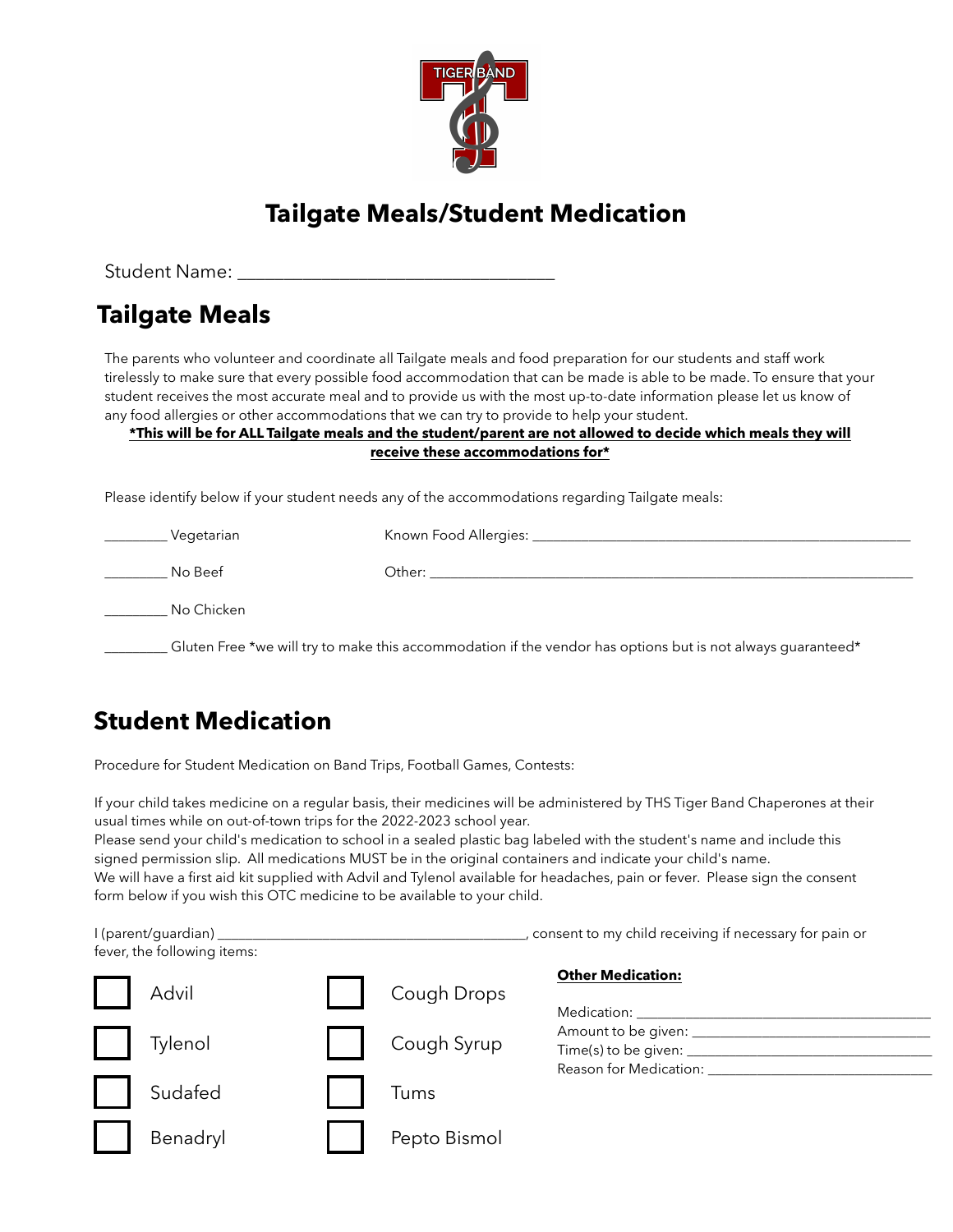# Fort Bend ISD Emergency Contact Form High School Band & Dance



| Allergies:           |                                    |                                                                                                                                                                                                                                                                                                                                                                                                                                                                                                                                         |
|----------------------|------------------------------------|-----------------------------------------------------------------------------------------------------------------------------------------------------------------------------------------------------------------------------------------------------------------------------------------------------------------------------------------------------------------------------------------------------------------------------------------------------------------------------------------------------------------------------------------|
|                      |                                    | $Yes \Box \qquad No \Box \qquad List: \Box$                                                                                                                                                                                                                                                                                                                                                                                                                                                                                             |
| Medications:         |                                    |                                                                                                                                                                                                                                                                                                                                                                                                                                                                                                                                         |
|                      |                                    | $Yes \Box \qquad No \Box \qquad List: \_$                                                                                                                                                                                                                                                                                                                                                                                                                                                                                               |
|                      | Medical Health Insurance Coverage: |                                                                                                                                                                                                                                                                                                                                                                                                                                                                                                                                         |
| $Yes \Box$ No $\Box$ |                                    |                                                                                                                                                                                                                                                                                                                                                                                                                                                                                                                                         |
|                      |                                    |                                                                                                                                                                                                                                                                                                                                                                                                                                                                                                                                         |
|                      |                                    | Parent/Guardian 1 Work #: 1990 11: 2010 12: 2010 12: 2010 12: 2010 12: 2010 12: 2010 12: 2010 12: 2010 12: 201                                                                                                                                                                                                                                                                                                                                                                                                                          |
|                      |                                    |                                                                                                                                                                                                                                                                                                                                                                                                                                                                                                                                         |
|                      |                                    | Parent/Guardian 2 Work #: New York 2 Cell #: New York #: New York #: New York #: New York #: New York #: New York #                                                                                                                                                                                                                                                                                                                                                                                                                     |
|                      |                                    |                                                                                                                                                                                                                                                                                                                                                                                                                                                                                                                                         |
|                      | Parent/Guardian Permit Waiver:     | If, in the judgement of any representative of the schools, the said student should need immediate care and treatment as a result of<br>an injury or sickness, I do hereby request, authorize, and consent to such care and treatment as may be given said student by any<br>physician, athletic trainer, nurse, or school representative, and I do hereby agree to indemnify and save harmless the school and any<br>school representative from any claim by any person whomever on account of such care and treatment of said student. |
|                      |                                    |                                                                                                                                                                                                                                                                                                                                                                                                                                                                                                                                         |
|                      |                                    |                                                                                                                                                                                                                                                                                                                                                                                                                                                                                                                                         |
|                      |                                    |                                                                                                                                                                                                                                                                                                                                                                                                                                                                                                                                         |

Parent/Guardian Signature: Date: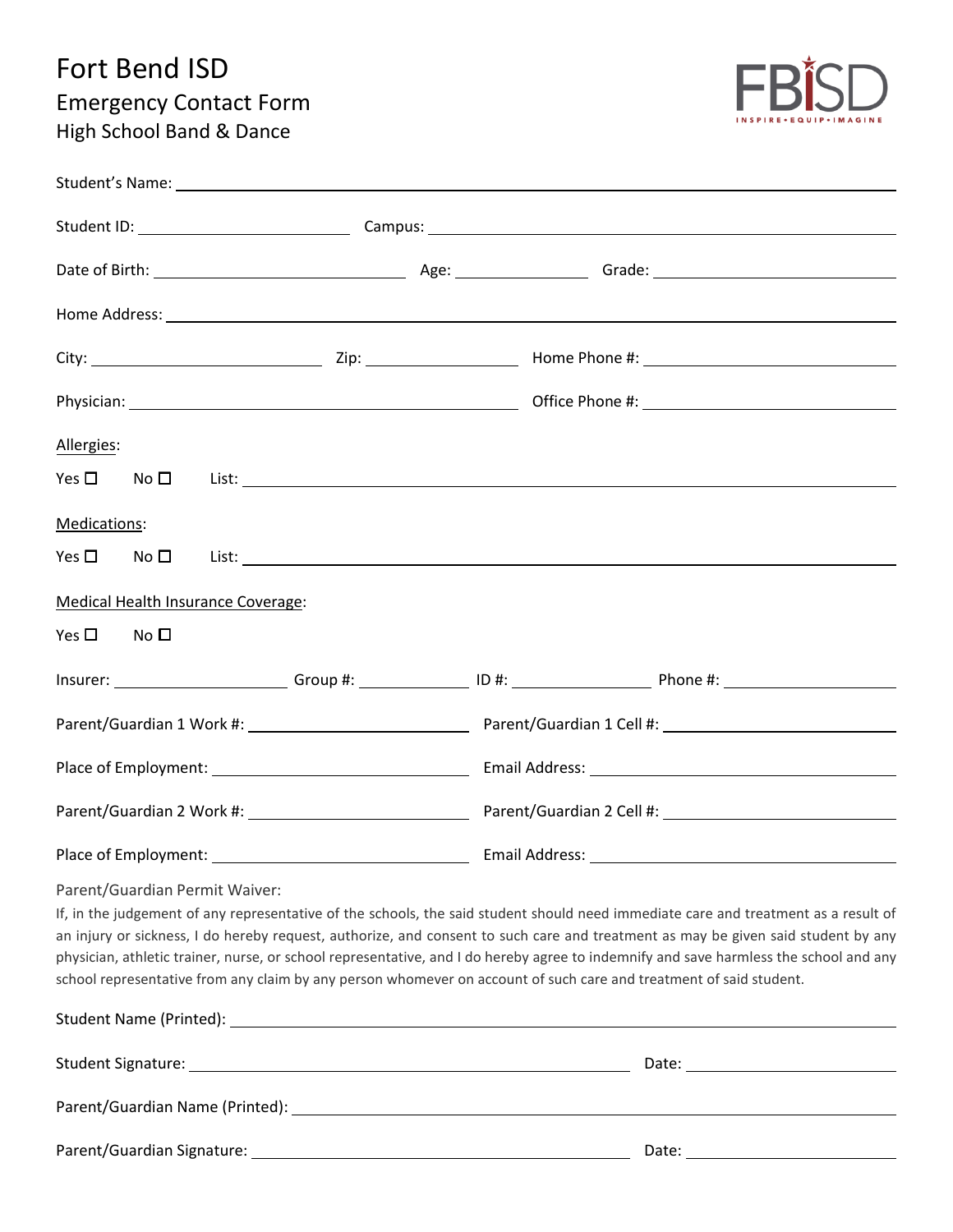### **ACKNOWLEDGEMENT OF RESPONSIBILITY AND PERMISSION FOR STUDENT PARTICIPATION IN SCHOOL-SPONSORED TRIP**

| <b>Student</b><br><b>Name:</b> |  |
|--------------------------------|--|
| $\cdots$                       |  |
|                                |  |

Ш

**Your child has the opportunity to participate in a school-sponsored trip. Please complete this form to provide the teachers accompanying the students on the trip with information relating to your child.** 

**List any physical limitations (temporary or permanent):** 

| List any current medications (prescribed or over the counter) taken:                   |                      |
|----------------------------------------------------------------------------------------|----------------------|
|                                                                                        |                      |
|                                                                                        |                      |
| List any allergies including reactions to medications, food, insects, and environment: |                      |
|                                                                                        |                      |
|                                                                                        |                      |
|                                                                                        |                      |
|                                                                                        |                      |
| Name of child's physician:                                                             | <b>Phone:</b>        |
|                                                                                        |                      |
| <b>Insurance company:</b>                                                              | <b>Phone:</b>        |
|                                                                                        |                      |
| <b>Policy Number:</b>                                                                  | <b>Group Number:</b> |

### **ACKNOWLEDGEMENT OF RESPONSIBILITY**

**My signature below indicates that I give my child permission to participate in this activity, to have any medications administered that would normally be given at school, and that I authorize any needed emergency medical treatment. I also acknowledge that I have been informed that Fort Bend Independent School District has immunity from any liability. Transportation will be provided by the district or a commercial carrier.** 

| <b>Parent Signature:</b>         | Date: $\vert$          |  |
|----------------------------------|------------------------|--|
| <b>Address:</b>                  |                        |  |
| <b>Home Telephone:</b>           | <b>Work Telephone:</b> |  |
| <b>Emergency contact person:</b> | <b>Phone No:</b>       |  |

**REVIEWED 1/12/2009**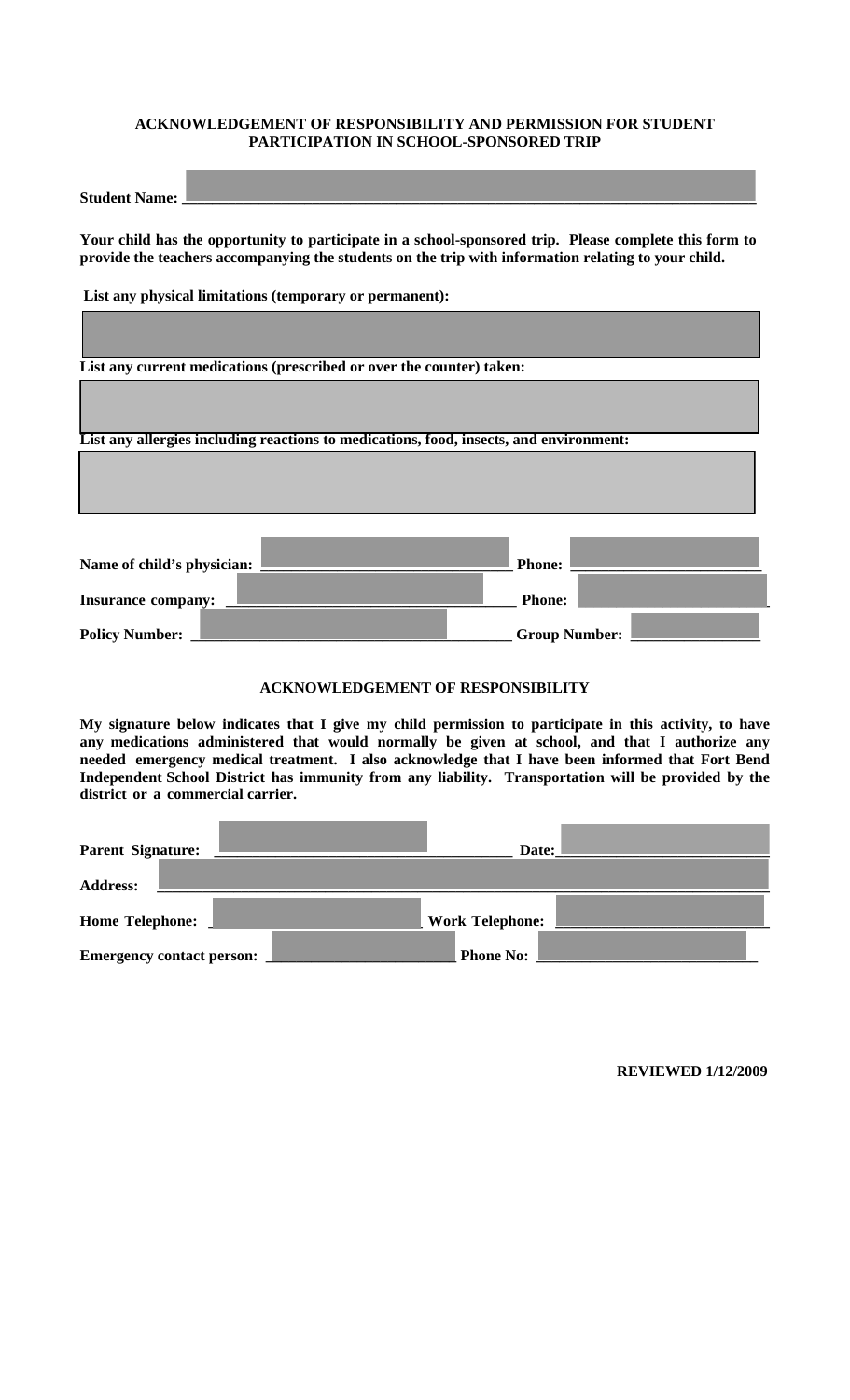### **PARENT/STUDENT UIL MARCHING BAND ACKNOWLEDGEMENT FORM**

No student may be required to attend practice for marching band for more than eight hours of rehearsal outside the academic school day per calendar week (Sunday through Saturday). This provision applies to students in all components of the marching band.

On performance days (football games, competitions and other public performances) bands may hold up to one additional hour of warm-up and practice beyond the scheduled warm-up time at the performance site. Multiple performances on the same day do not allow for additional practice and/or warm-up time.

Examples Of Activities Subject To The UIL Marching Band Eight Hour Rule.

- Marching Band Rehearsal (Both Full Band And Components)
- Any Marching Band Group Instructional Activity
- Breaks
- Announcements
- Debriefing And Viewing Marching Band Videos
- Playing Off Marching Band Music
- Marching Band Sectionals (Both Director And Student Led)
- Clinics For The Marching Band Or Any Of Its Components

The Following Activities Are Not Included In The Eight Hour Time Allotment:

- Travel Time To And From Rehearsals And/Or Performances
- Rehearsal Set-Up Time
- Pep Rallies, Parades And Other Public Performances
- Instruction And Practice For Music Activities Other Than Marching Band And Its Components (i.e. Dance Team Practice)

NOTE: An extensive Q&A for the Eight Hour Rule for Marching Band can be found on the Music Page of the UIL Web Site at: www.uil.utexas.edu

"We have read and understand the Eight-Hour Rule for Marching Band as stated above and agree to abide by these regulations."

| Parent Name (Printed)  | Date |  |
|------------------------|------|--|
| Student Name (Printed) |      |  |

This form is to be kept on file by the local school district.